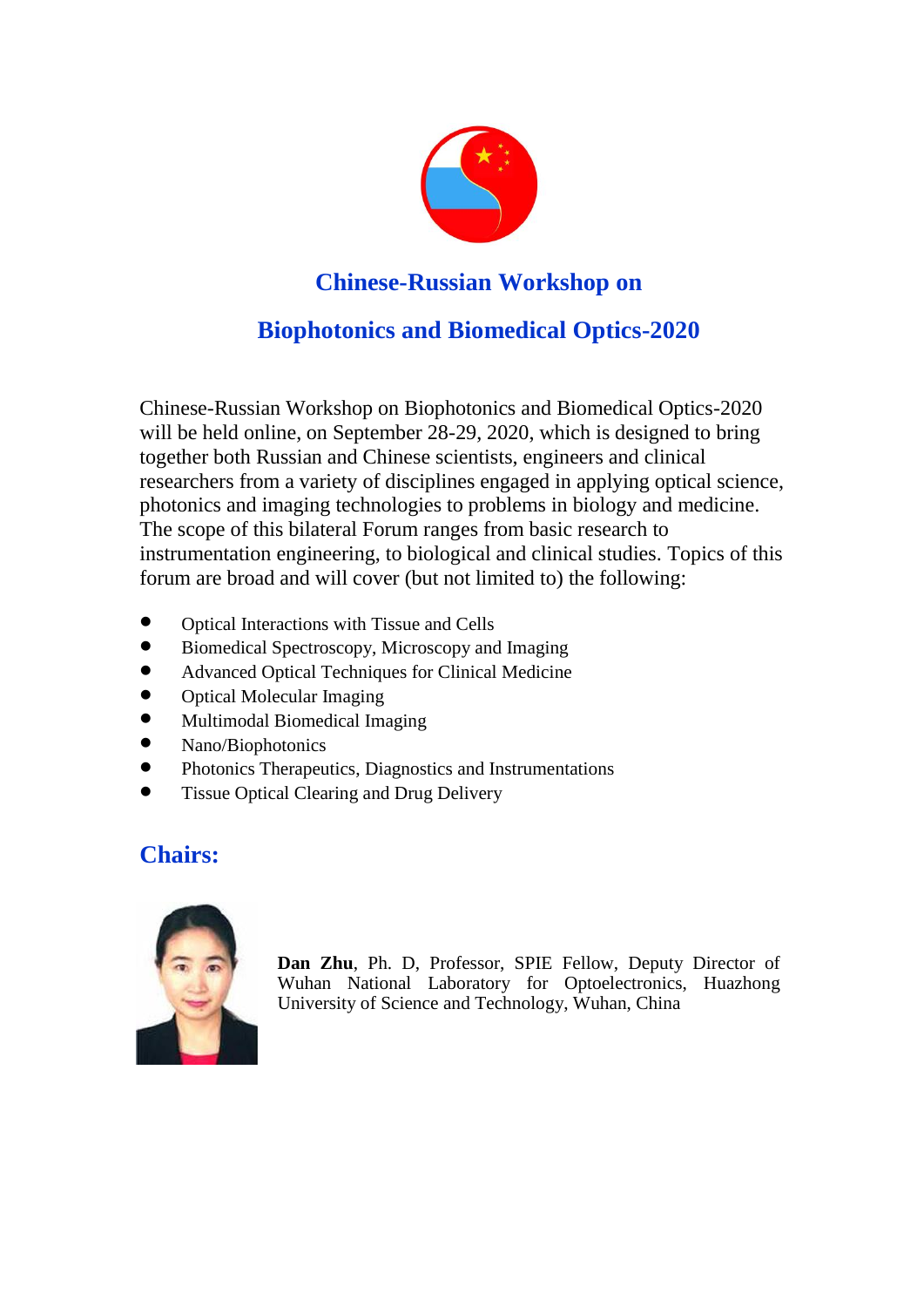

**Valery V Tuchin**, Corr.-member of the RAS, Doc. of Sci., Professor, SPIE/OSA Fellow, Head of Optics and Biophotonics Department, Saratov State University; Head of Laboratory of Laser Diagnostics of Technical and Living Systems, Institute of Precision Mechanics and Control of the RAS, Saratov, Russia; Supervisor of Lab. of Biophotonics, National Research Tomsk State University, Tomsk, Russia

### **Secretaries:**

**Tingting Yu**, Ph.D, Associate Professor, Wuhan National Laboratory for Optoelectronics, Huazhong University of Science and Technology, Wuhan, China **Polina A. Dyachenko**, Ph.D, Associate Professor, Optics and Biophotonics Department, Saratov State University, Saratov, Russia

### **Invited speakers from China:**



**Structural and Functional Optical Coherence Tomography, Technology and Applications**

**Zhihua Ding Zhejiang University, Hangzhou, China**



**Deep brain Calcium recording in behaving mice**

**Ling Fu**

**Huazhong University of Science and Technology, Wuhan, China**



**High affinity ligands for precise tumor diagnosis Yueqing Gu China Pharmaceutical University, Nanjing, China**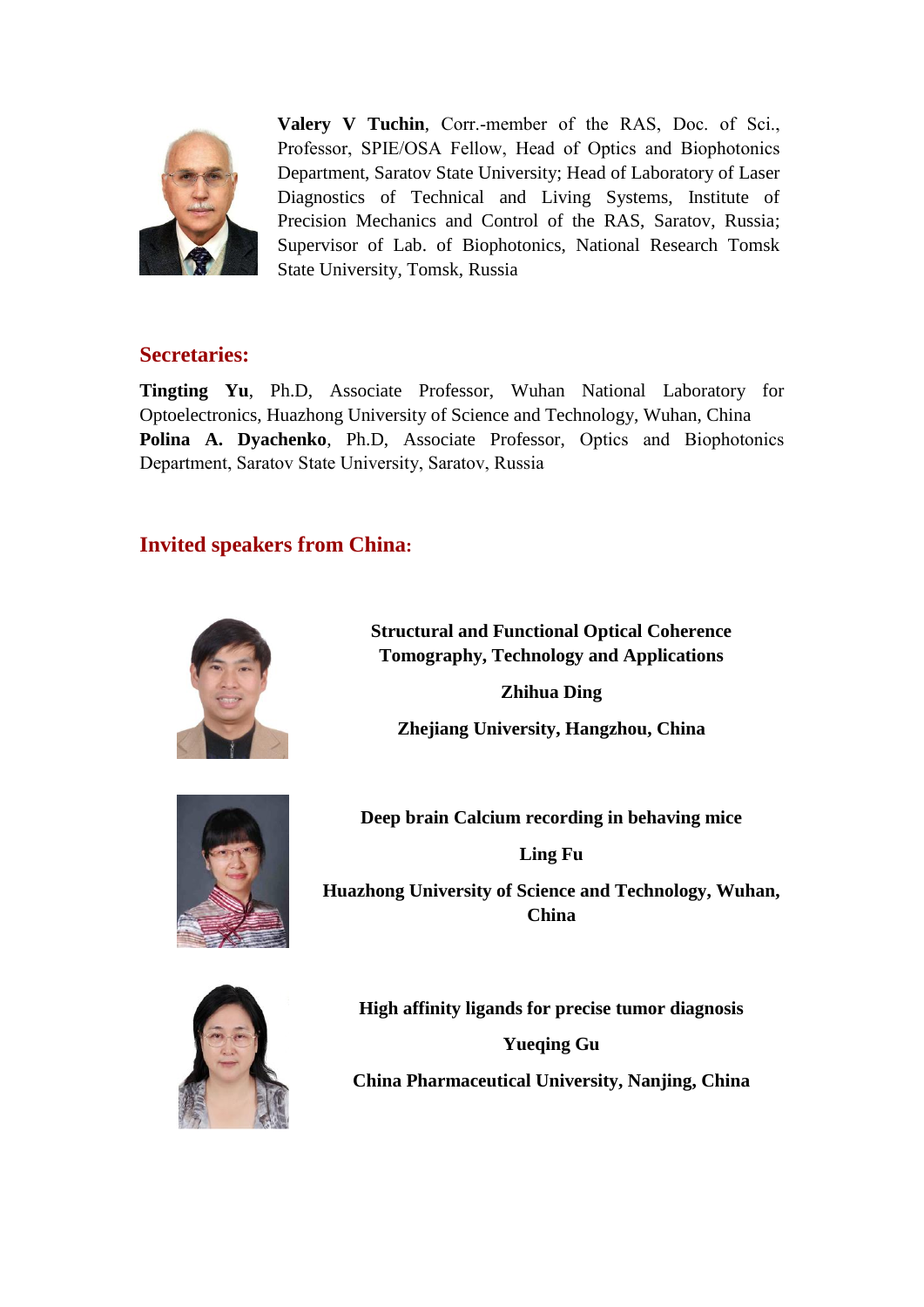

**Silicon-based optical bioimaging and sensing Yao He Soochow University, Suzhou, China**



**Future perspectives for Enhanced photodynamic therapy Buhong Li Fujian Normal University, Fuzhou, China**



**Bioinspired nanovesicles as a Versatile Drug Delivery System for Imaging-Guided Cancer Therapy**

> **Gang Liu Xiamen University, Xiamen, China**

**Imaging Processing of Laser Speckle Contrast Imaging of Blood Flow**

**Pengcheng Li**

**Huazhong University of Science and Technology; Wuhan, China/Hainan University, Haikou, China**





**Deep brain Calcium recording in behaving mice Liwei Liu Shenzhen University, Shenzhen, China**

**Nanomedicine in cancer immunotherapy**

**Xiaolong Liu Mengchao Hepatobiliary Hospital of Fujian Medical University, Fuzhou, China**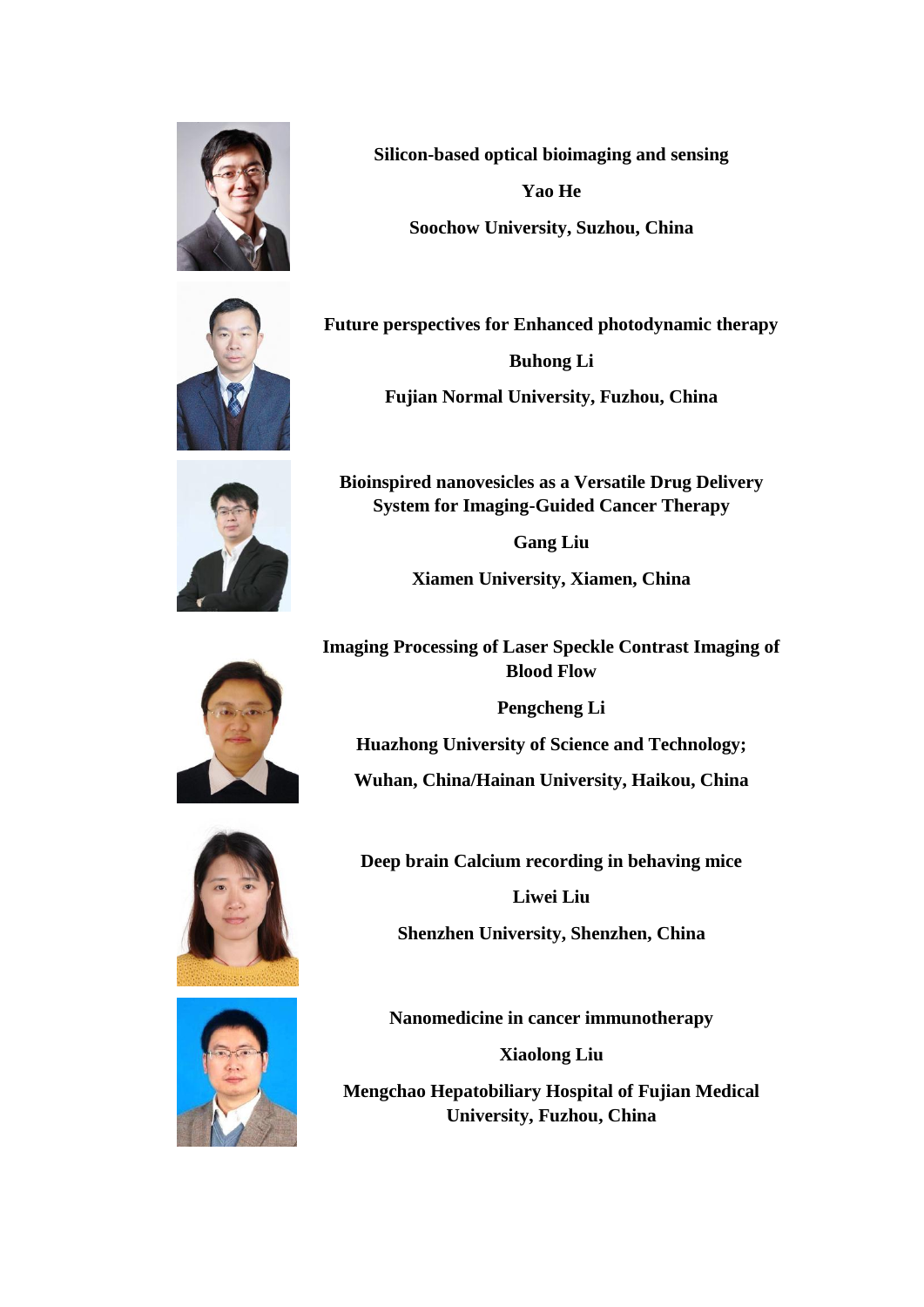

**Mining polarization features from a Mueller matrix Hui Ma Tsinghua University, Beijing, China**



**Real time assessment of microwave ablation on tumors by NIR spectra techniques**

**Zhiyu Qian**

**Nanjing University of Aeronautics and Astronautics, Nanjing, China**



**Super-resolution imaging for living cell Junle Qu Shenzhen University, Shenzhen, China**





**Near infrared light therapy for treating Alzheimer's disease**

**Xunbing Wei**

**Peking University, Beijing, China**

**Multiscale photoacoustic microscopy**

**Lei Xi**

**Southern University of Science and Technology, Shenzhen, China**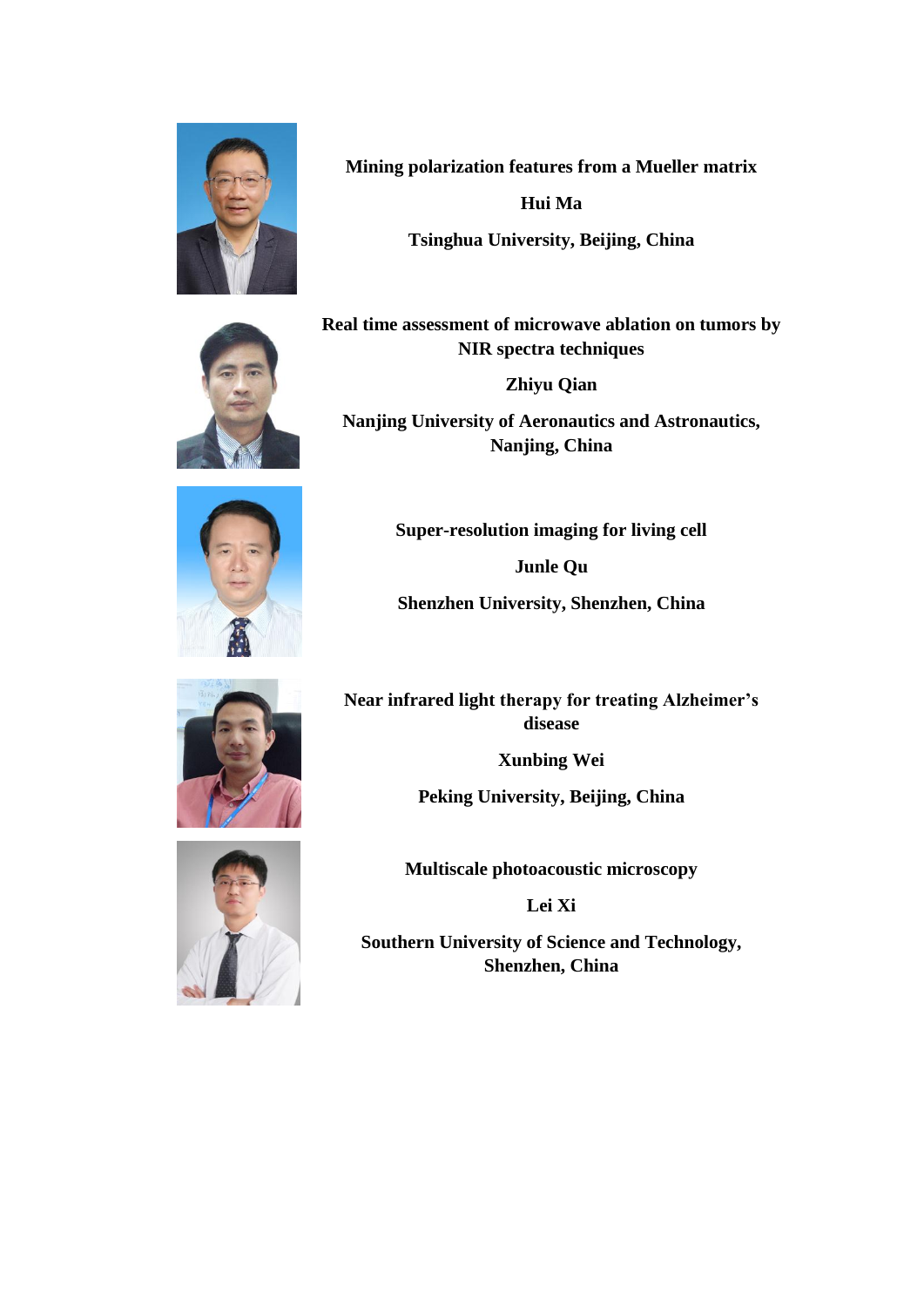

**Dispersion-mediated conjugate suppression for high speed optical computing OCT imaging Ping Xue**

**Tsinghua University, Beijing, China**



**Gap-enhanced (resonance) Raman tags for bioimaging Jian Ye Shanghai Jiao Tong University, Shanghai, China**



**Break the unbroken limits toward high/super-resolution microscopy**

**Qiuqiang Zhan**

**South China Normal University, Shenzhen, China**

**Dynamic range improvement and contrast enhancement in swept source optical coherence tomography**

> **Jun Zhang Sun Yat-sen University, Guangzhou, China**



**Tissue optical clearing imaging: from** *in vitro* **to** *in vivo*

**Dan Zhu**

**Huazhong University of Science and Technology, Wuhan, China**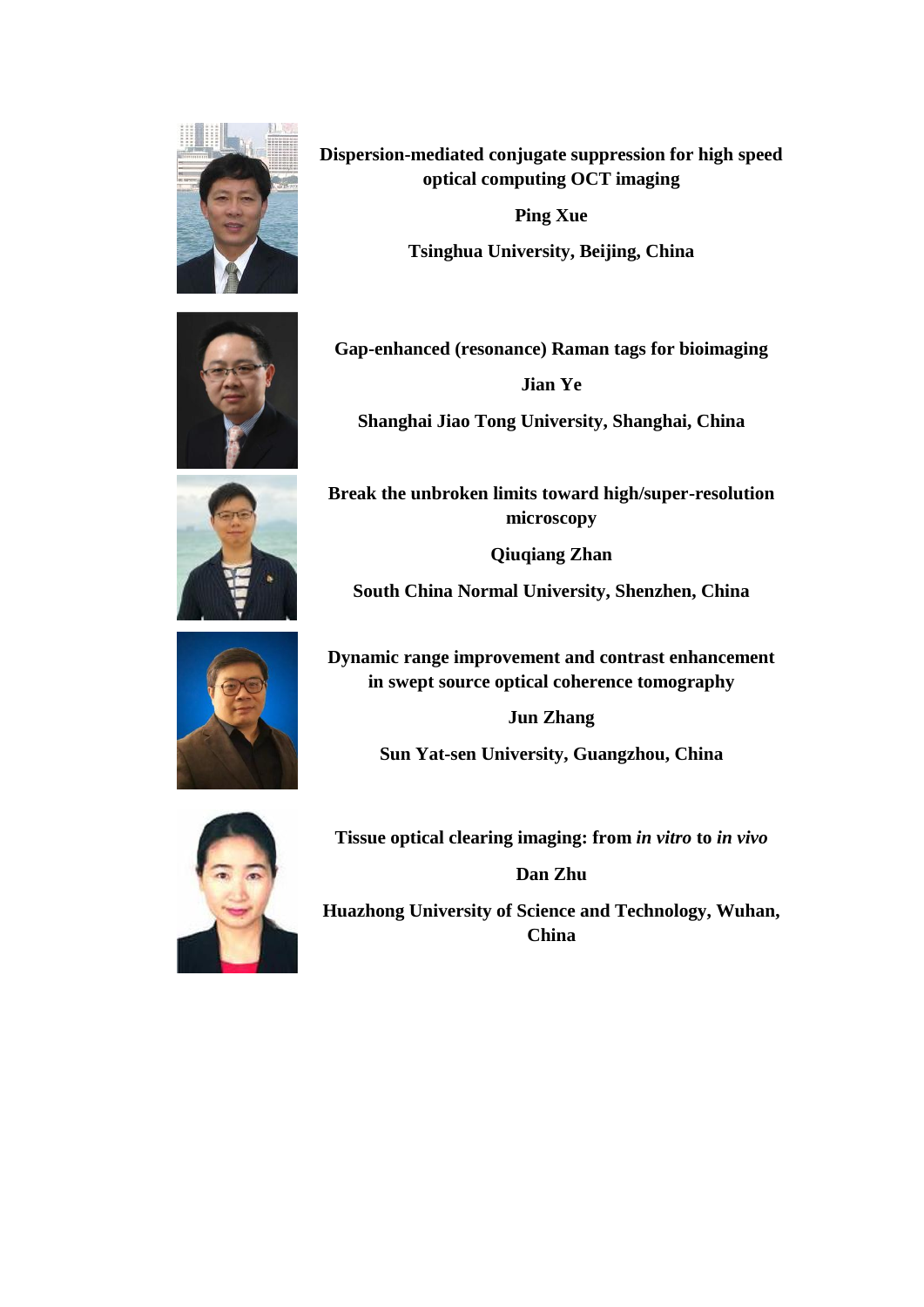#### **Invited speakers from Russia**



**Correlation of hemorheologic parameters measured in vitro and in vivo by different optical techniques in patients suffering from various socially important diseases**

**Alexander V. Priezzhev**

**M.V. Lomonosov Moscow State University, Moscow, Russia**

**Multimodal tissue imaging at optical clearing**

**Valery V. Tuchin**

**Saratov State University, Institute of Precision Mechanics and Control of the RAS, Saratov; National Research Tomsk State University, Tomsk, Russia**

**Multi-parameter optical diagnostics of microcirculatory-tissue systems: methods and technical means**

**Andrey V. Dunaev**

**Orel State University, Orel, Russia**



**Optimization of spectral and spatial light beam distribution of optical systems for photodynamic therapy**

**Andrey V. Belikov**

**ITMO University, Saint-Petersburg, Russia**



**The Role of Individual Cysteine Substitutions in the Fast Photoswitching and Photoconversion of the Biphotochromic Fluorescent Protein SAASoti**

**Alexander P**. **Savitsky**

**Bach Institute of Biochemistry, Research Center of Biotechnology of the RAS, Moscow, Russia**

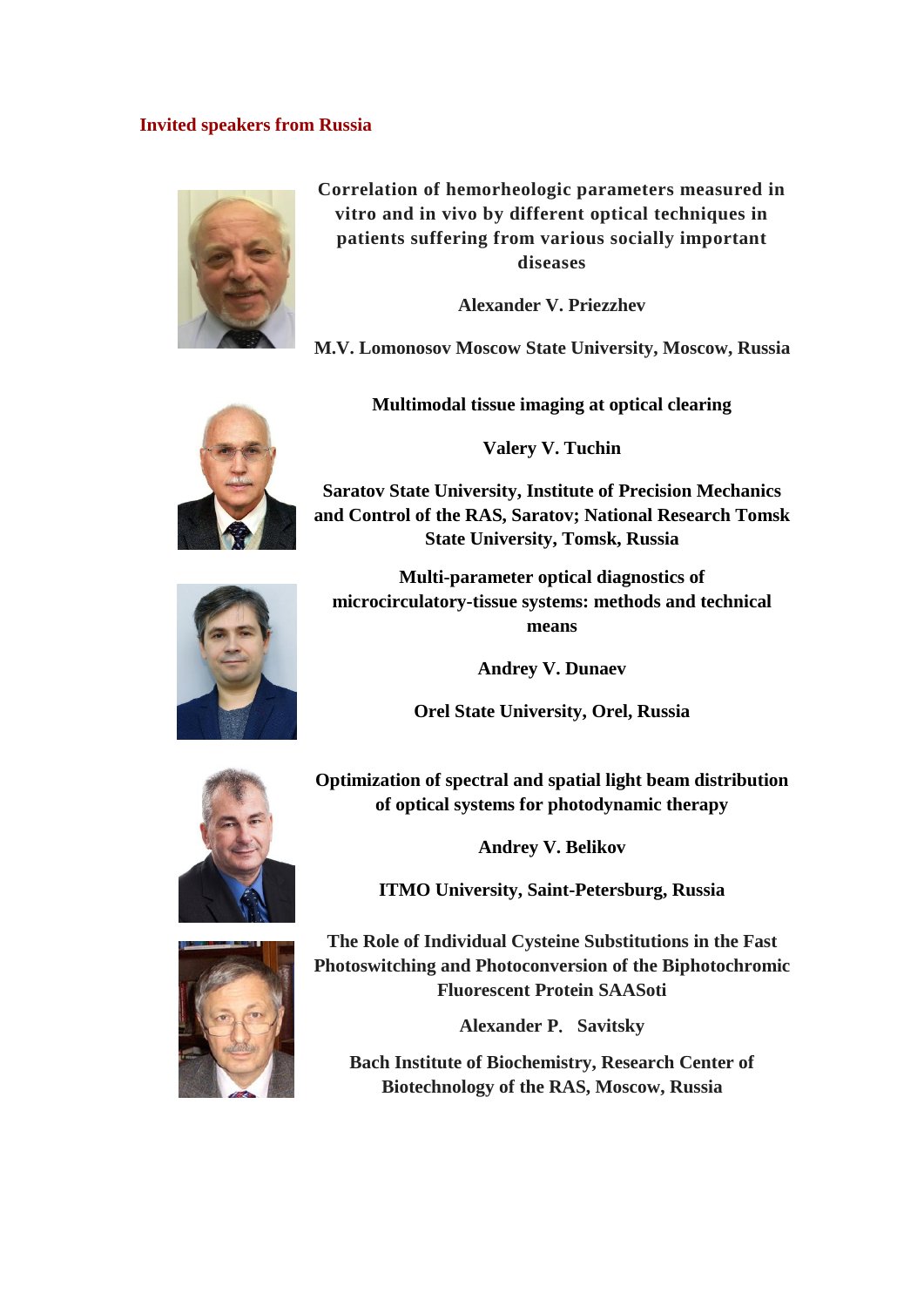

**Two-Component Dielectric Function of Gold Nanostars: Novel Concept for Theoretical Modeling and its Experimental Verification**

**Nikolai G. Khlebtsov**

**Institute of Biochemistry and Physiology of Plants and Microorganisms of the RAS, Saratov, Russia**



**Mechanisms of photostimulation of lymphatic clearance of toxins from the brain**

**Oxana V. Semyachkina-Glushkovskaya**

**Saratov State University, Saratov, Russia**



**Medical applications of IR and THz imaging and machine learning**

**Yury V. Kistenev**

**Tomsk State University, Tomsk, Russia**



**Monte Carlo simulation of COVID-19 spread in early and peak stages in different regions of Russian Federation using an agent-based modelling of fluorescent protein SAASoti**

**Mikhail Yu. Kirillin**

**Institute of Applied Physics RAS, Nizhny Novgorod, Russia**



*In vivo* **Raman and autofluorescence spectroscopy for skin cancer classification**

**Ivan A. Bratchenko**

**Samara National Research University, Samara, Russia**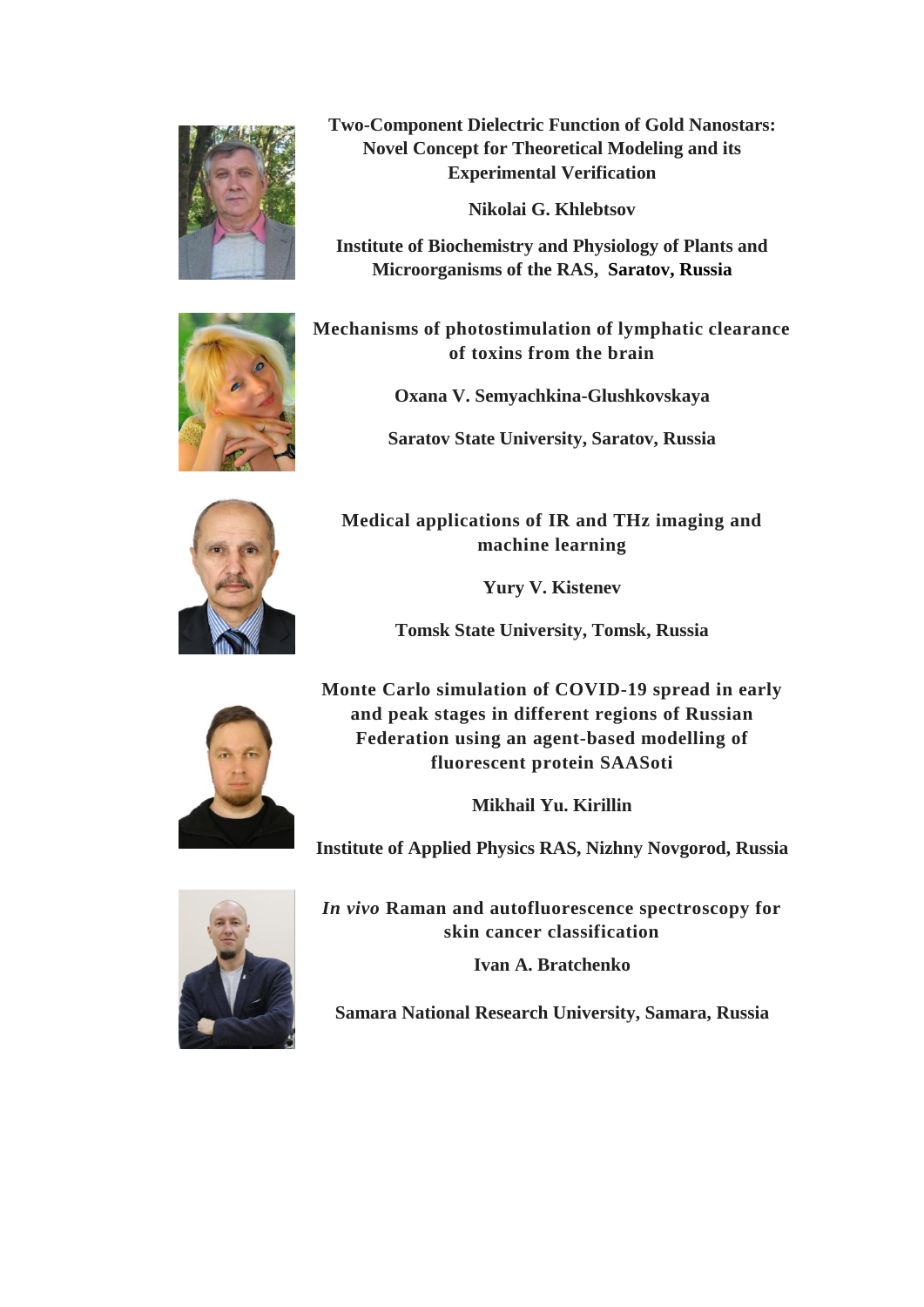

**Characterization of tissue elasticity with Optical Coherence Elastography: going beyond the linear paradigm**

**Vladimir Yu. Zaitsev**

**Institute of Applied physics RAS & Privolzhsky Research Medical University, Nizhniy Novgorod, Russia**



**Bimodal optoacoustic & fluorescent probes for theranostics**

**Dmitry A. Gorin**

**Skolkovo Institute of Science and Technology, Skoltech, Moscow, Russia**



**Sapphire fiber bundles for terahertz imaging with spatial resolution beyond the Abbe limit**

**Kirill I. Zaytsev**

**Prokhorov General Physics Institute of the Russian Academy of Sciences, Bauman Moscow State Technical University, Moscow, Institute for Regenerative Medicine, Sechenov University, Moscow, Russia**



**Optical techniques for blood microrheology assessing: red blood cells deformability, aggregation and their interrelation**

**Aandrei E. Lugovtsov**

**M.V. Lomonosov Moscow State University, Moscow, Russia**



**Multimodal optical diagnostics of cancer**

**Valery P. Zakharov**

**Samara National Research University, Samara, Russia**